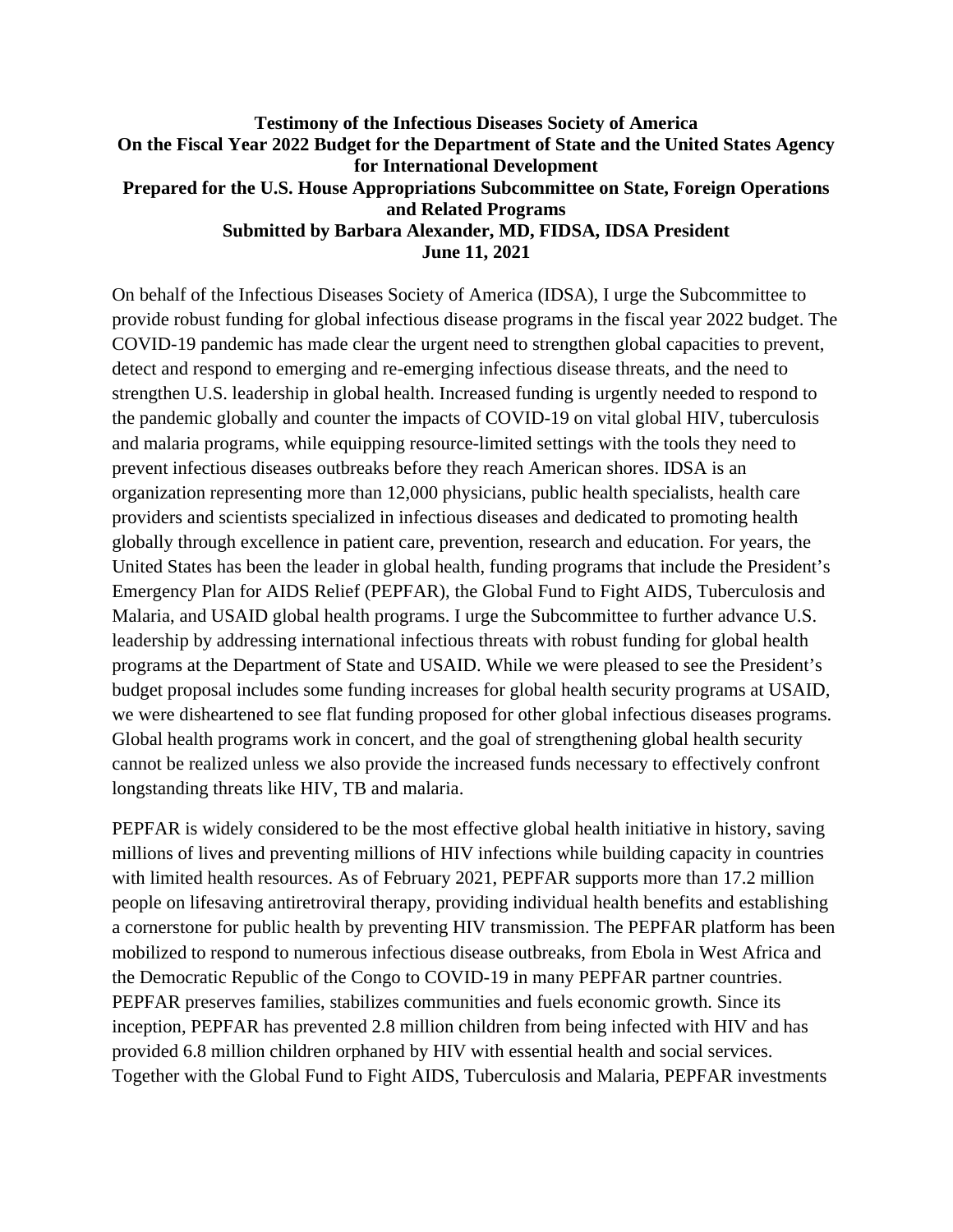have placed many of the most heavily affected countries worldwide on a path to HIV epidemic control.

While significant strides have been made in the fight against HIV globally, the world is not on track to meet global targets toward HIV elimination. Progress has stalled, and the COVID-19 pandemic's impact on HIV testing, prevention and treatment access sets progress back even further. PEPFAR has reported a 25% reduction in new HIV treatment initiation since the start of the pandemic. As HIV treatment prevents HIV transmission, such a significant reduction in treatment initiation will not only result in worse health outcomes for people with HIV but will also increase the number of new infections.

The goal of eliminating HIV as a global public health threat is within reach, but it will become impossible unless we increase funding and accelerate efforts, including expanding testing, treatment and prevention services. **I urge you to continue the bipartisan leadership that has characterized the U.S. led global HIV response. IDSA requests a funding level of \$5.12 billion for PEPFAR and \$350 million for the USAID HIV program, which provides essential technical assistance to partner countries to optimize HIV programming.**

The Global Fund has also played a critical role in reducing illness and death from malaria and tuberculosis. The Global Fund's programs are essential to preserve health and to limit the spread of drug-resistant forms of these infections. In the last decade, we have seen a significant increase in cases of tuberculosis resistant to the most commonly prescribed treatments, with most of these cases believed to be transmitted, rather than resulting from failures to complete treatment. Growing resistance to malaria drugs further complicates the global response to these mosquitoborne infections. The Global Fund is the largest donor program funding malaria control efforts and tuberculosis treatment, including treatment for drug-resistant tuberculosis. **I urge you to provide at least \$1.56 billion for the U.S. contribution to the Global Fund, maintaining the**  U.S. pledge made at the Fund's 6<sup>th</sup> replenishment in 2019.

USAID's global tuberculosis program plays a critical role in providing technical assistance that allows countries to develop high-quality tuberculosis control programs and giving countries access to improved diagnostics that can distinguish drug-susceptible from drug-resistant tuberculosis. These tools are particularly important in helping to diagnose tuberculosis in challenging populations such as children and immunocompromised individuals. The Administration's proposal to flat fund USAID's TB program in light of the pandemic's impacts on global TB control efforts would further set back our collective efforts to eliminate this ancient, air-borne, yet curable infection.

The COVID-19 pandemic has derailed progress against TB, with human, financial and other resources diverted away from TB programs to respond to the pandemic in many countries including local TB programs in the U.S. The World Health Organization found that 78% of countries reported disruptions to TB services as a result of COVID-19, including TB case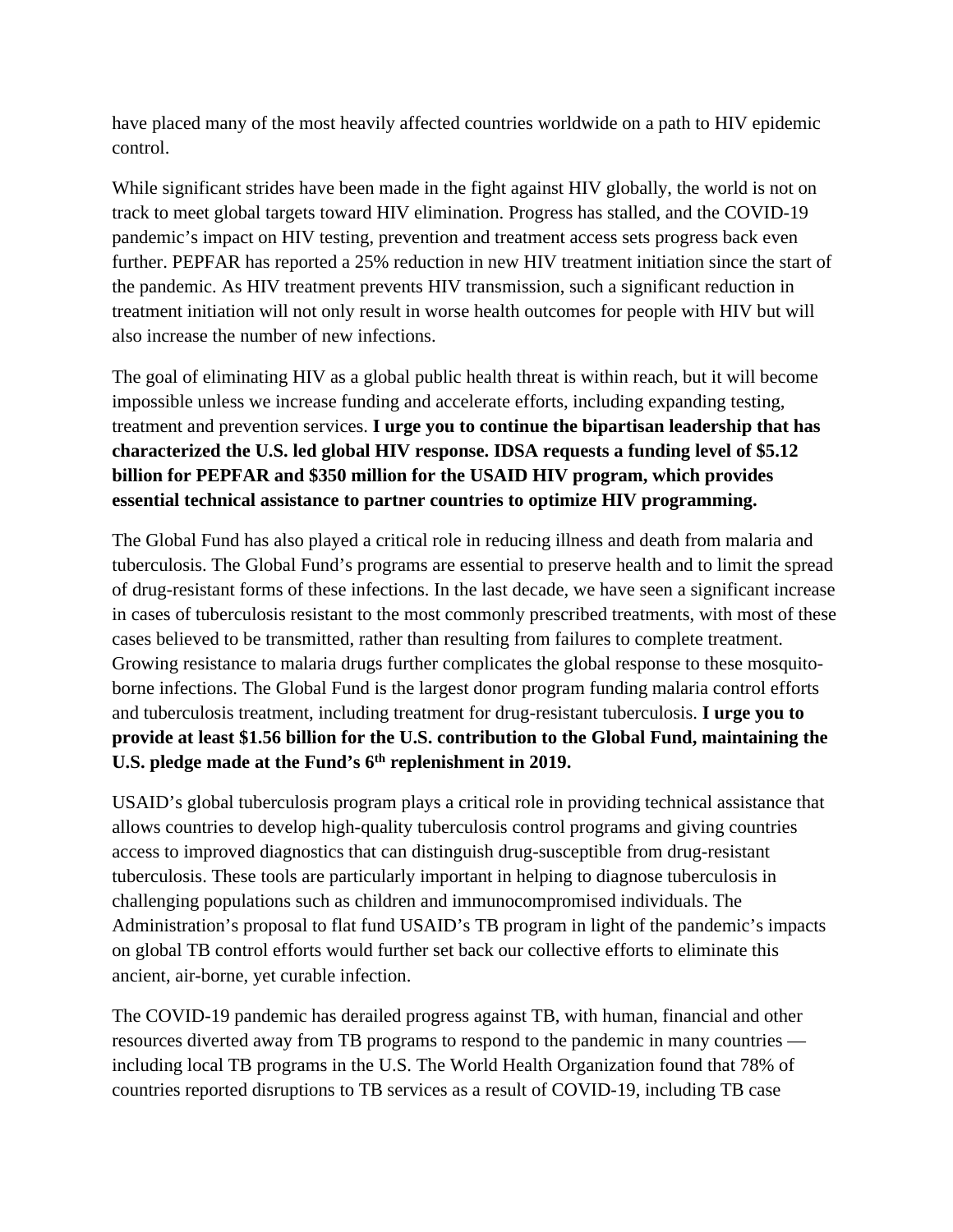notification, which has dropped significantly. In the three highest prevalence countries — India, Indonesia and the Philippines — TB notifications have fallen between 25-30 percent. If disruptions in case finding and treatment initiation continue to persist, WHO estimates an additional 400,000 people will die from TB this year — in addition to the 1.4 million who typically die from TB each year.

At the United Nations High Level Meeting on Ending Tuberculosis, convened at the UN General Assembly on Sept. 26, 2018, the U.S. joined all UN member states in signing onto a political declaration committing to accelerate efforts to end the tuberculosis epidemic. The success of this effort hinges upon the availability of strong funding. **IDSA urges you to fund USAID's global tuberculosis program at \$1 billion to respond to the pandemic's impacts on global TB control efforts and to stem the growing tide of TB drug resistance, which poses a security threat not only to the United States but the entire world.**

The pandemic has also impacted other global infectious disease control efforts, including efforts to respond to malaria and other neglected tropical diseases. It is estimated that disruptions to essential services including bed net distribution, indoor residual spraying of insecticide and access to antimalarial treatment could double malaria mortality in Africa this year and impact malaria control efforts for years to come. **IDSA urges the Subcommittee to fund malaria and other neglected tropical disease control efforts at the highest level.**

The COVID-19 pandemic underscores the urgent need to increase funding for the USAID global health security program to detect, prevent and respond to infectious disease threats. Over the last several years, emerging and re-emerging infectious diseases have caused marked harmful impacts to communities, health systems and governments. In addition to COVID-19, Severe Acute Respiratory Syndrome (SARS, a coronavirus aka CoV), Middle East Respiratory Syndrome (MERS-CoV), Ebola, Zika and Nipah viruses are examples. The unquantifiable global economic, social and health impact caused by the COVID-19 crisis makes plain the ongoing need for solid investments in infectious diseases surveillance, strengthening of health care systems, laboratory infrastructure and well-trained human resources to ensure the world will be better prepared for the next outbreak or pandemic.

USAID global health security funding also supports global efforts to combat antimicrobial resistance. In recent years, the sharp rise in the detection of multidrug-resistant threats such as drug resistant gonorrhea, extensively drug resistant typhoid and many other resistant bacterial organisms that have quickly made their way to the U.S. underscores the need for a wellresourced, globally-coordinated approach to antimicrobial resistance. **I urge you to provide at least \$975 million to USAID's global health security efforts to sustain and build on the progress made to protect the U.S. and global community from the threat of emerging infections.**